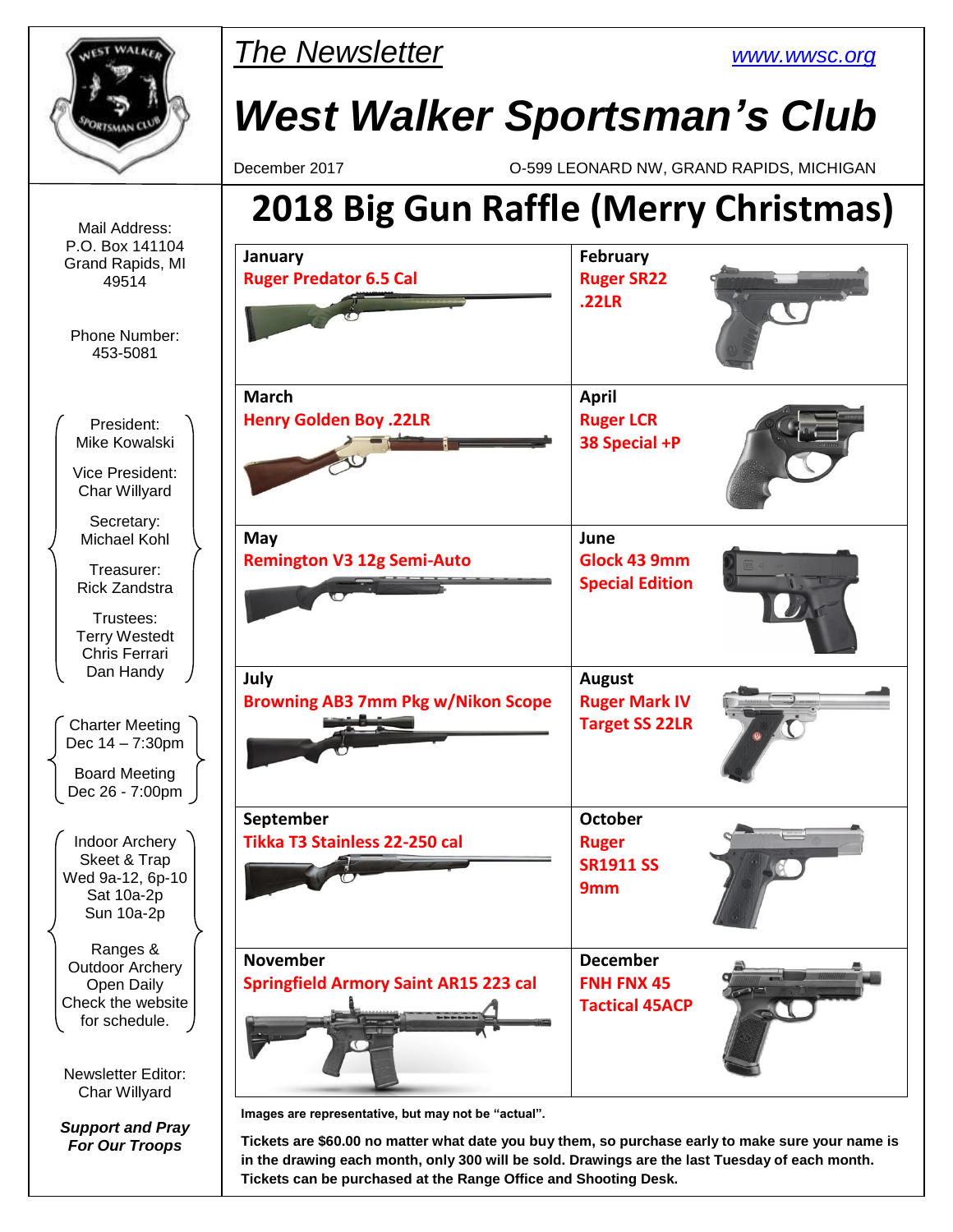## **New Years Day NSSA Shoot**

Monday January 1<sup>st</sup> WWSC will hold an NSSA shoot. This will be a 4 x 50 shoot, which is a 50 bird event. You can shoot any or all of four gauges (410, 20, 28 and 12). The shoot starts at 10:00am. Lunch will be available to all shooters. Come on down and shoot some skeet.

#### **Monday Night Winter Archery League**

The Monday Night Archery League starts January 8, 2018 at 6:00pm and ends March 12. That's 10 rounds. There will be a potluck banquet held March 30 at 5:30pm. The price is \$70.00 for members, \$60.00 for Charter Members and kids shoot for half price. You must be a member to shoot in this league. The deadline for sign up is Monday December 25. Sign up at the shooting desk or range office. Call Chris Ferrari at (616) 299-4712 if you have any questions.

#### **Winter Shotgun League**

The Winter Shotgun League will begin on Saturday, January 6. This will be a 12 week/12 round league. Events will include 5 man teams for trap and 12g skeet, 2 man teams for 20g, and 2 man teams for small bore skeet. Registration is \$36.00 for your first event and \$21.00 for each additional event. Normal line fees apply. Sign up during club hours at the shooting desk. You must be a club member to participate.

#### **Wednesday Nights Open Shoot at the Indoor Range**

Starting December 6, we will be holding an open shoot in our indoor range on Wednesdays from 5:00pm to 8:00pm. If you've never seen our indoor range, this would be a good opportunity to do so. There is no cost to you but you must be a member. Range safety officers will be present and in charge, and shooting will be conducted with our range rules to keep it safe. Come and check it out.



Tickets are \$10.00 each or 3 for \$25.00, available at the range office, shooting desk or mail your check to: WWSC PO Box 141104 GR, MI 49514 with the # of tickets and name of the person the tickets are for. Tickets purchased as 3/\$25 MUST be to the same person.

Drawing to be held Saturday, March 24, 2018 at the West Walker Sportsman's Banquet Need not be present to win. [Click here to download the flyer.](http://www.wwsc.org/img/archives/2018/2018.SBRaffleFlyer.pdf)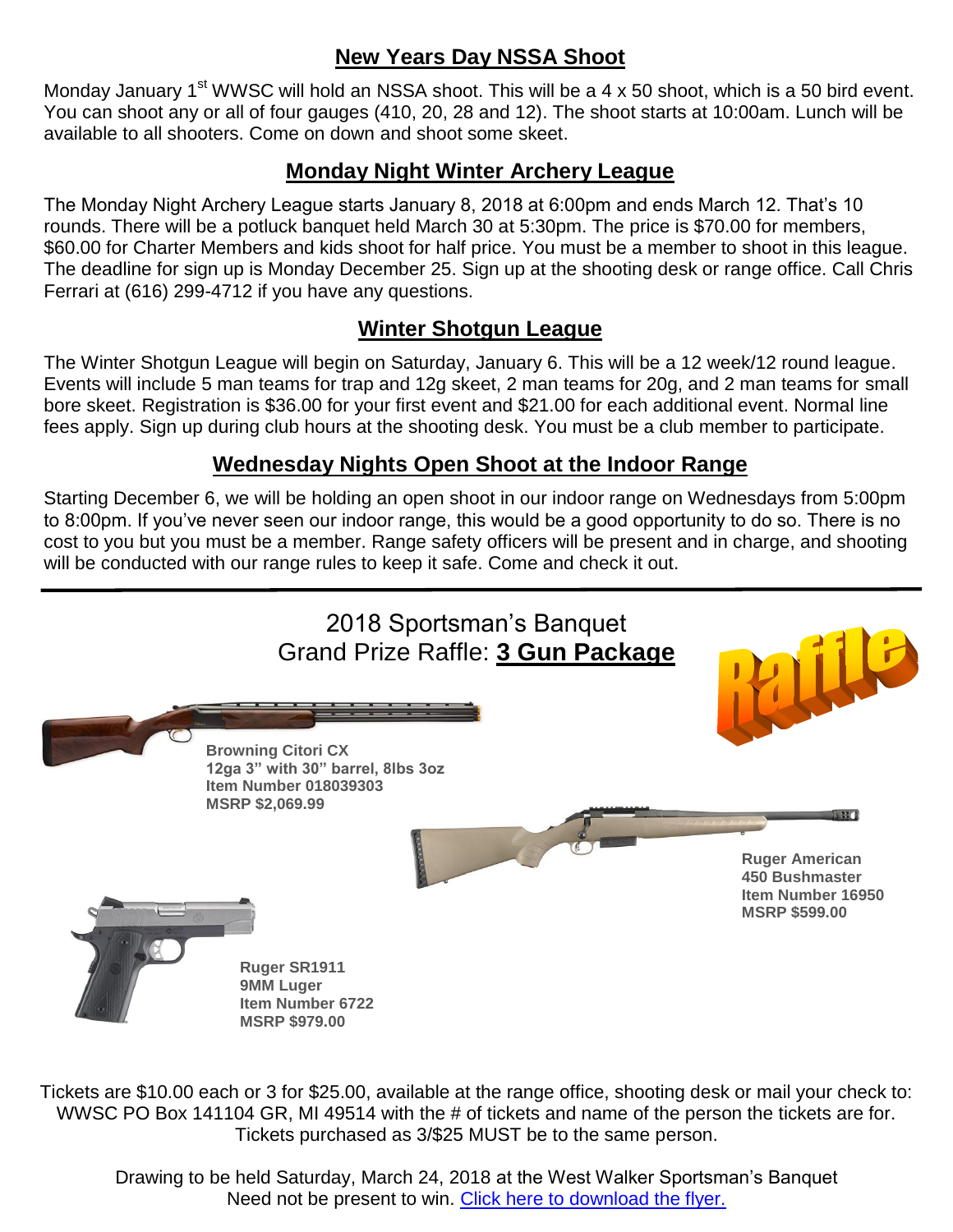## **Winter Youth Archery Classes**

West Walker Sportsman Club will be hosting youth archery opportunities during the winter of 2018 at the indoor archery range. The program will be 8 week classes starting Saturday January 20th and ending Saturday March 10th.

This program is designed for youth with little or no experience to learn safety, proper archery form, and have fun. All equipment is provided, but own equipment can be used. The class will be taught by USA Archery Certified Instructors who have had several years' experience teaching youth archery in multiple settings.

Beginner and Advanced Beginner classes will be offered.

[For more details please click here.](http://www.wwsc.org/img/archives/2018/2018YouthArcheryLessons.pdf)

Contact Info: Jerry Schondelmayer (616) 836-0025 Shannon Griffin (616) 283-2879

# **CPL Class**

**December 9** 8:30AM – 6:30PM WWSC Indoor range \$75 Charter members & family (each) \$90 Associate members & family (each) \$100 General public TommyGunsMI@gmail.com / 616-920-1701 **www.TommyGunsTraining.com** Tom O'Brien - NRA and MCRGO certified instructor

### **Trackin' Turkey**

We had a fun time going after various turkey's at our Fun Shoot on Saturday November 18, 2017. We had felt turkey's, paper turkey's and rubber duck turkey's. Only two of the shooters managed to hit the rubber turkey. The winner's this month were 1st: Michael Kohl, 2nd: Gloria Von der Heide, 3rd: Frances Handy. We also had the pleasure of greeting two new shooters, Chris and Tom Race. We kept the poultry theme going with chicken pot pies pies for dinner and rubber duck pond races for the game.

We are skipping a fun Shoot in December, but mark your calendars now for Winter Wonderland on January 27, 2018 and for Cupid's Commando's on February 17, 2018. Come join the fun. Ĭ

- Gloria Von der Heide

#### **December Range Hours**

**Mon – Sat: 9:00am – 5:00pm Sundays: 10:00am – 5:00pm**

> **[Link for range hours](http://www.wwsc.org/range-hours.shtml) [Link for range rules](http://www.wwsc.org/img/ranges/RangeRules.pdf)**

| 2017 Big Gun Raffle |                                              |                               |  |  |  |  |
|---------------------|----------------------------------------------|-------------------------------|--|--|--|--|
| Jan                 | <b>Ruger 10/22 Carbine Collectors Series</b> | Jutta Grieves #35             |  |  |  |  |
| Feb                 | <b>Ruger LCRx 38 Special</b>                 | Michael Kohl #96              |  |  |  |  |
| Mar                 | T/C Impact .50 cal Camo Weather Shield       | <b>Robert Scarbrough #172</b> |  |  |  |  |
| Apr                 | <b>S&amp;W Shield, Ported 9mm</b>            | Jeff McMinn #164              |  |  |  |  |
| May                 | Winchester SXP 12ga Pump                     | Joe D-Felio #15               |  |  |  |  |
| Jun                 | Glock 19, Gen4 - 9mm                         | John Neinhouse #195           |  |  |  |  |
| Jul                 | Savage B-Mag Laminate 17WSM                  | Reuben Kamps #104             |  |  |  |  |
| Aug                 | Sig Sauer P320 Night Sights, 9mm             | Jacob Yonkers #212            |  |  |  |  |
| Sep                 | Savage 220F 20ga Slug Gun                    | Tim Stockenauer #177          |  |  |  |  |
| Oct                 | Ruger SR1911 SS 45 Auto                      | <b>Wayne Eefsting #226</b>    |  |  |  |  |
| Nov                 | <b>Browning AB3 Composite Stalker 30.06</b>  | <b>Ruperto Rodriguez #42</b>  |  |  |  |  |
| <b>Dec</b>          | <b>Springfield EMP .40SW</b>                 |                               |  |  |  |  |

## **2017 Winter Holiday Range Hours**

In an effort to accommodate both WWSC members & the range staff, the rifle & Pistol ranges will be open as indicated

12-24-2017 (Christmas Eve) 9am to 2pm

12-25-2017 (Christmas Day) 12pm to 5pm

01-01-2018 (New Years Day) 12pm to 5pm